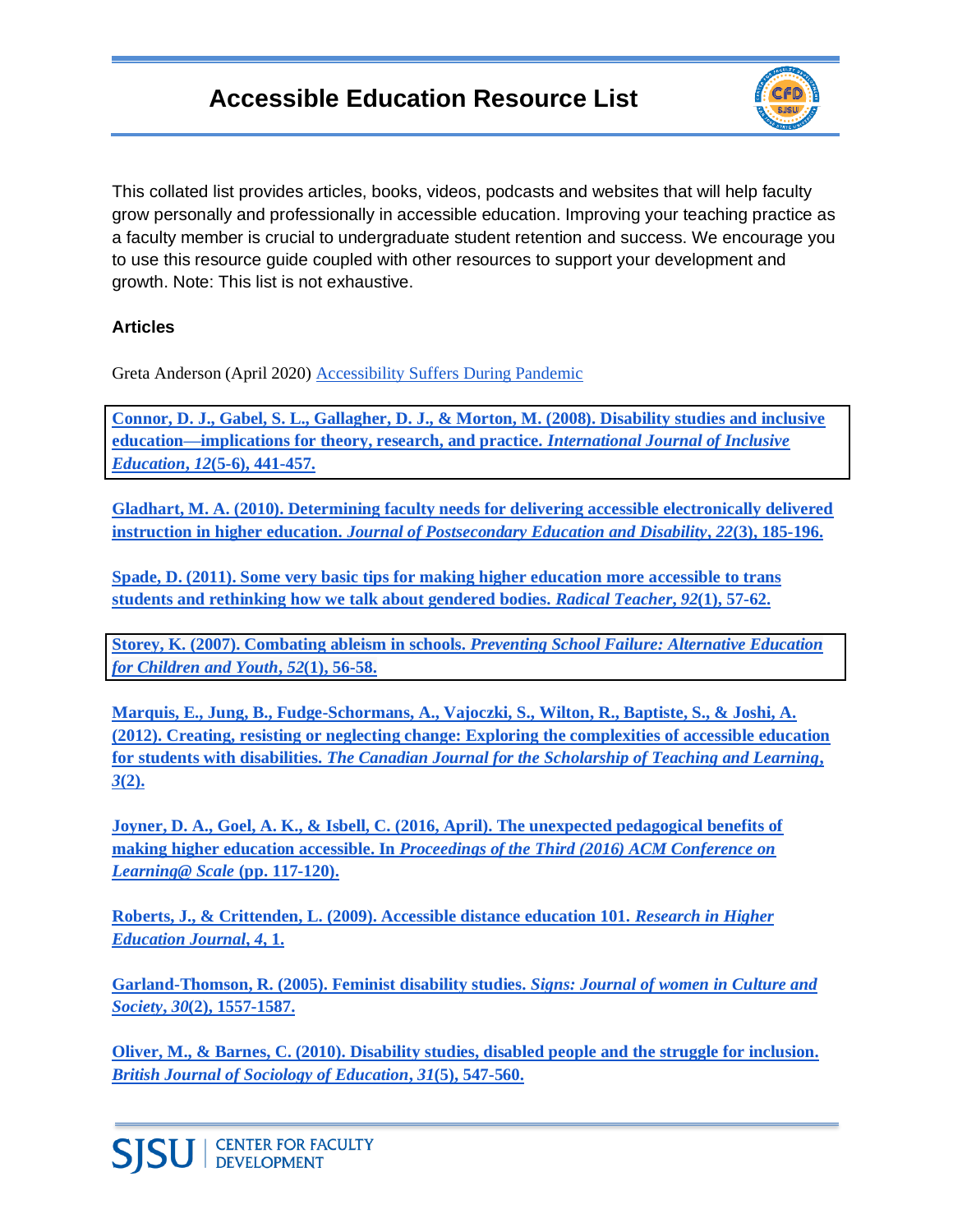## **Accessible Education Resource List**



#### **Books**

Jr. Henry C. Alphin, [Disability and Equity in Higher Education Accessibility](https://www.amazon.com/Disability-Education-Accessibility-Educational-Leadership/dp/152252665X)

Elizabeth Barnes, [The Minority Body](https://www.amazon.com/Minority-Body-Disability-Feminist-Philosophy/dp/0198732589#:~:text=Elizabeth%20Barnes%20argues%20compellingly%20that,inherently%20or%20intrinsically%20worse%20off.)

Norman Coombs, [Making Online Teaching Accessible: Inclusive Course Design for Students](https://www.amazon.com/Making-Online-Teaching-Accessible-Disabilities/dp/0470499044)  [with Disabilities](https://www.amazon.com/Making-Online-Teaching-Accessible-Disabilities/dp/0470499044)

Jay Timothy Dolmage, [Academic Ableism](https://www.press.umich.edu/9708836/academic_ableism)

Ricadro Mendoza-Gonzaléz, [UXD and UCD Approaches for Accessible Education](https://www.amazon.com/Approaches-Accessible-Educational-Technologies-Instructional/dp/1799823253) 

#### **Guides**

Council of Ontario Universities - [Accessible Campus, Educator's Accessibility Toolkit](https://accessiblecampus.ca/tools-resources/educators-tool-kit/)

MDN Web Docs - [What is Accessibility](https://developer.mozilla.org/en-US/docs/Learn/Accessibility/What_is_accessibility)

Interaction Design Foundation - [Accessibility](https://www.interaction-design.org/literature/topics/accessibility)

Australian Disability Clearinghouse on Education and Training - Teaching for Specific **Disabilities** 

University of Massachusetts, Dartmouth - [How to Teach: Learning Disabilities](https://www.umassd.edu/dss/resources/faculty--staff/how-to-teach-and-accommodate/how-to-teach-learning-disabilities/) 

#### **Videos**

Annie Elainey - [What is Accessibility?](https://www.youtube.com/watch?v=zsMo7SOuB1c)

- TEDx Talk [The Disability Conversation](https://www.youtube.com/watch?v=ccIAqPjwKcY)
- TEDx Talk [Overcoming Ableism: What You Don't Know as an Able Bodied Person](https://www.youtube.com/watch?v=X1xnyVCBYNQ)
- TEDx Talk [Purposeful Steps Away from Ableism](https://www.youtube.com/watch?v=LhFVnlLnKjM)

TEDx Talk - [An Accessible World is an Inclusive World](https://www.youtube.com/watch?v=TX-ITy4yaeI)